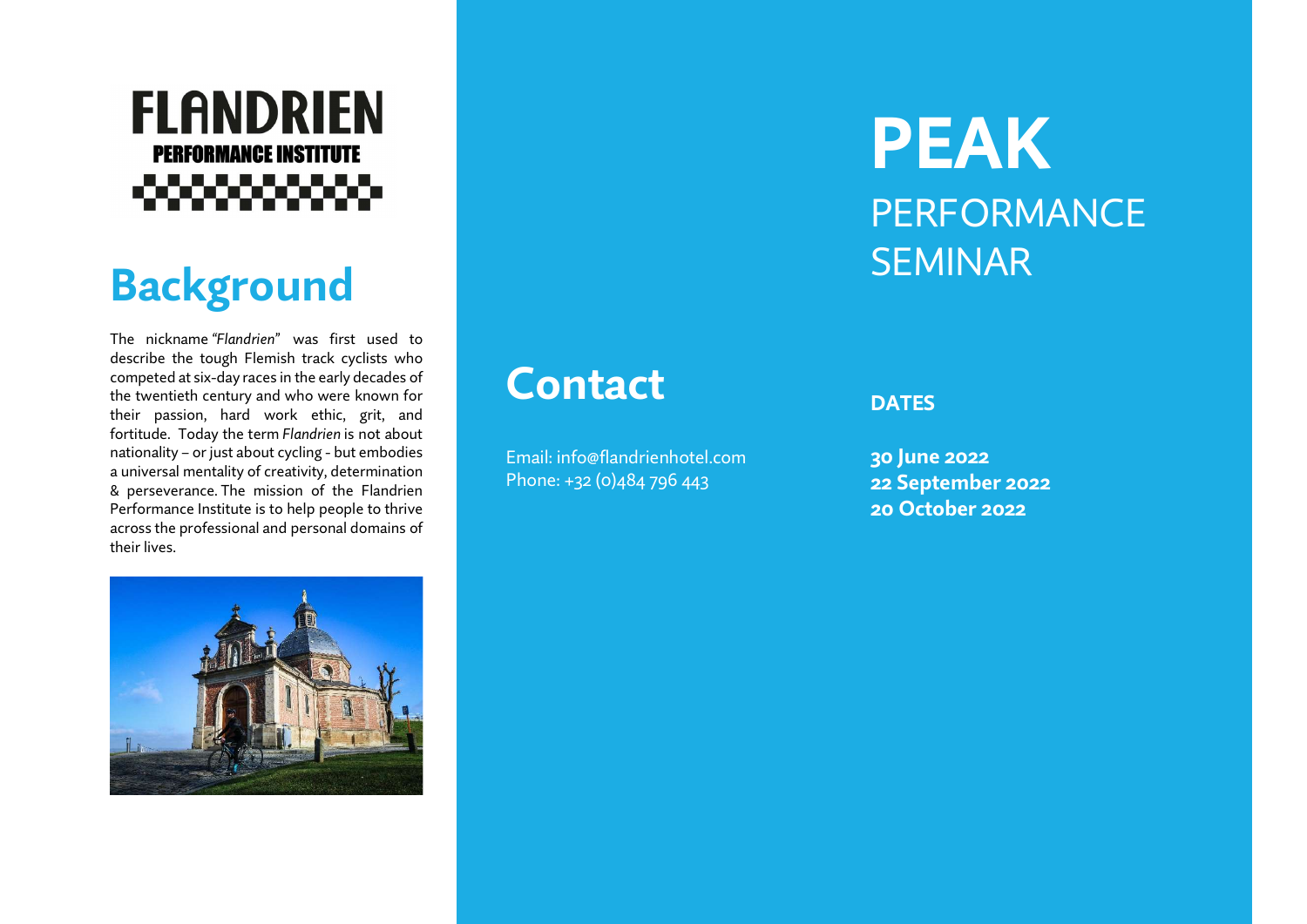

Jamie Anderson is Professor of Leadership & Strategy at Antwerp Management School, and Visiting Professor at INSEAD. Jamie has been named as a "management guru" in the Financial Times, and has also been included on a list of the world's "top 25 management thinkers" by the journal Business Strategy Review. A competitive Masters cyclist, Jamie is currently European Champion in the Time Trial discipline.

Bernard Moerman is Associate Lecturer in Leadership at Antwerp Management School, an executive coach, two-time TED Speaker and consultant in the field of Organizational Change and Lifelong Learning. Prior to shifting his focus to the corporate sector, he spent more than two decades as a talent manager, coach, mentor and Team Director in the world of elite-level cycling.

99

"Jamie and Bernard are accomplished mentors who have supported scores of individuals to achieve great things in work and life. I highly recommend this program for people who want to become the best that they can be."

Michael Rogers, Three Time World Champion & Head of Road & Innovation UCI

### About

In this one-day seminar you will gain tools and insights to help you to perform at your best as a leader, manager or entrepreneur – while at the same time gaining better balance in your life.

The intensive workshop is designed to give you a more positive sense of direction in all areas of your life including leadership, career success, creative thinking, and relationship skills. It will help you to focus on the things that matter and to be happier and more content.

## Who's it For?

- You are a leader, manager, entrepreneur or functional expert with at least ten years of career experience
- You are working in a demanding work environment that pushes you to bring fresh thinking to complex problems
- You are at a phase in your life where you need to make conscious decision about what comes next
- You sometimes find it difficult to juggle the competing priorities of your work, relationships and your personal passions and hobbies
- You are striving to better understand and connect with your values, talents, and purpose
- You care deeply about your health and wellbeing